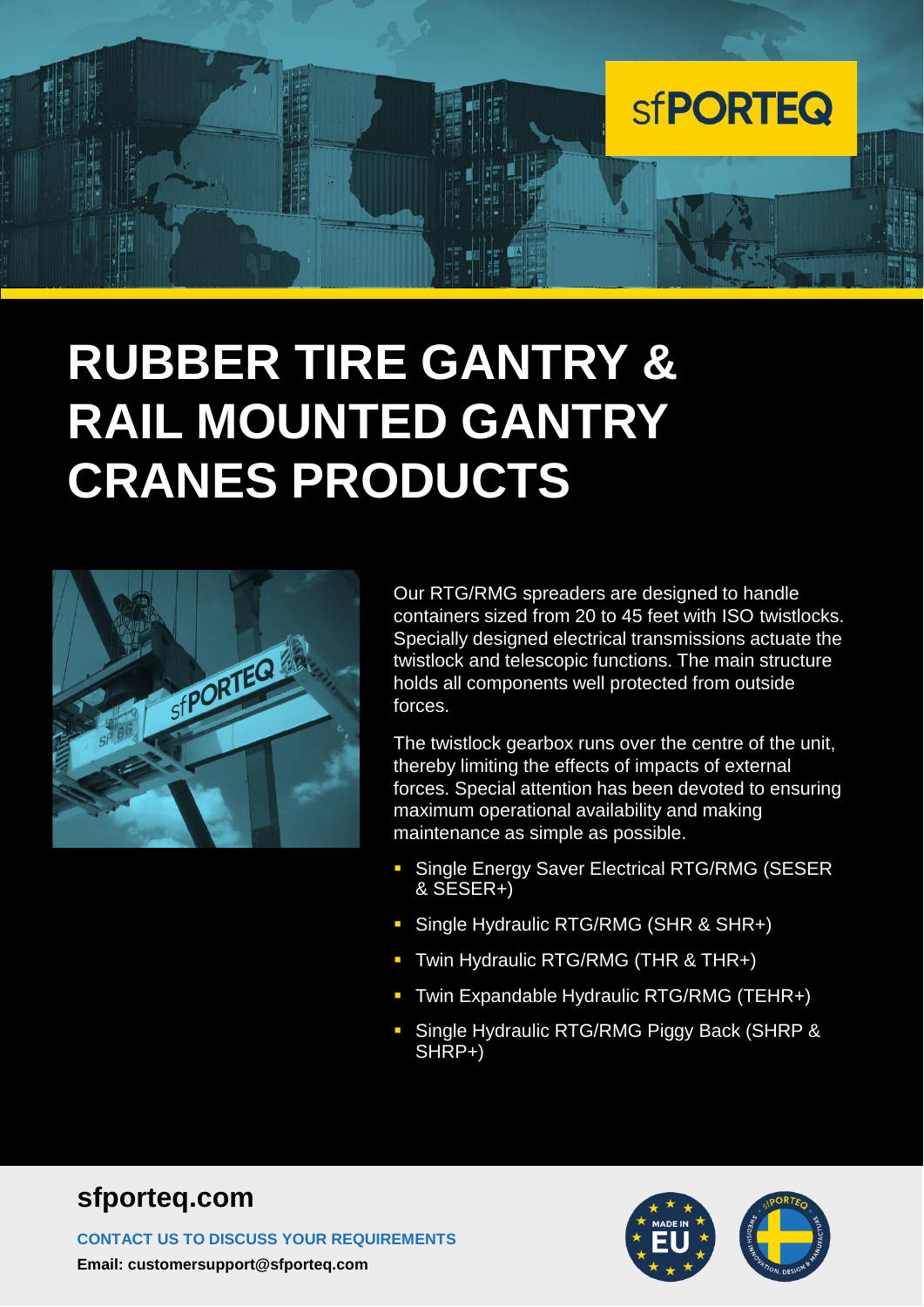**We combine over 150 years of experience in container handling, with the newest innovations, high quality products and a committed approach to sustainable solutions.**

**Designed in Sweden. Manufactured in Europe. Trusted worldwide.**





## **Single Hydraulic RTG/RMG Piggyback SHRP & SHRP+**

- sfPORTEQ RTG/RMG spreaders SHRP and SHRP+ are designed to handle containers sized from 20 to 45 feet with ISO twistlocks.
- Special attention has been given to reducing all fields of complexity and keeping the weight down.
- The main structure holds all the components well protected from outer forces.
- The twistlocks are operated and monitored individually, thereby increasing reliability.
- Throughout the design special attention has been given to keep availability at a maximum and maintenance as simple as possible.



#### **sfporteq.com**

**CONTACT US TO DISCUSS YOUR REQUIREMENTS**

**Email: customersupport@sfporteq.com**